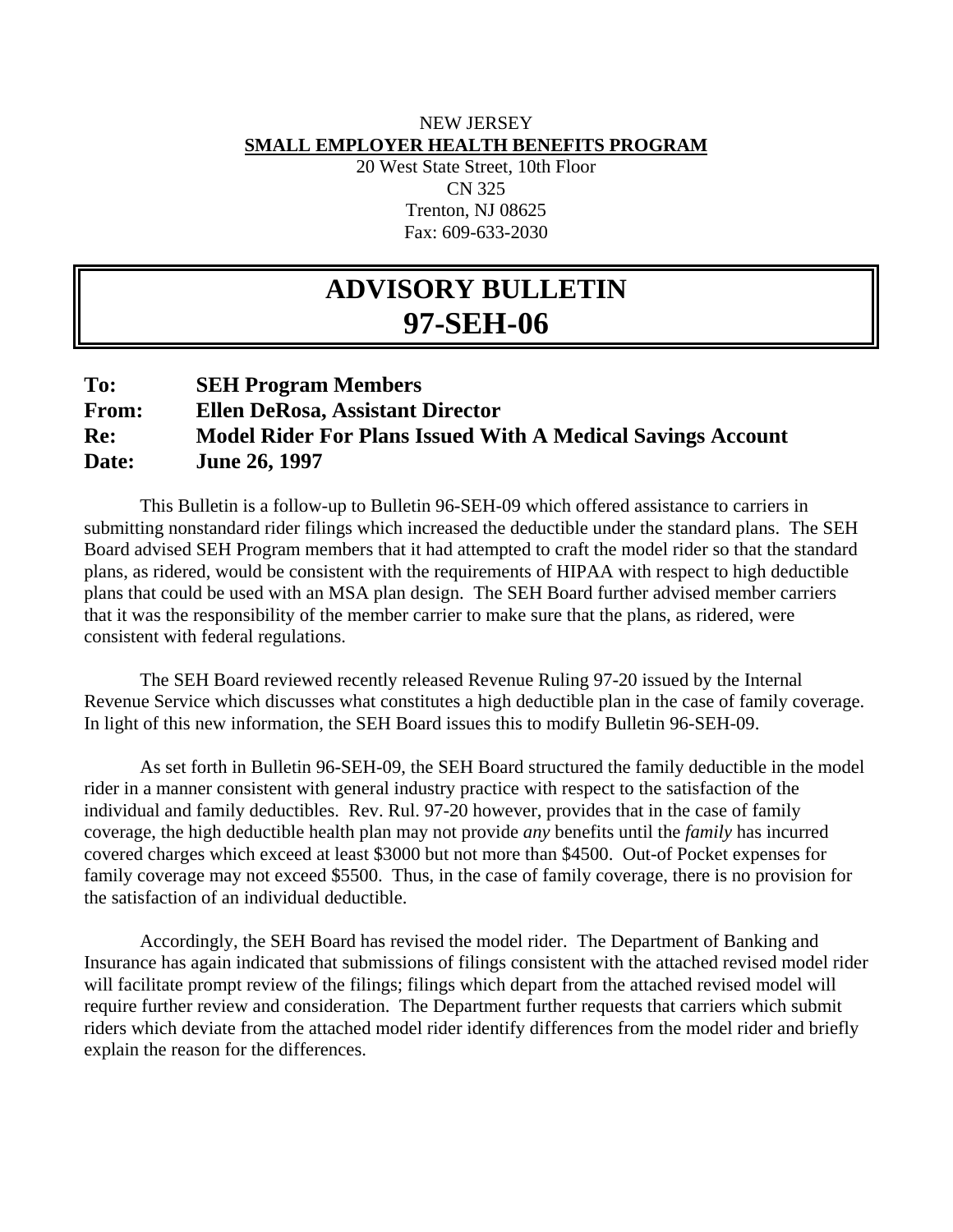Again, the SEH Board recommends that carriers provide disclosure to customers concerning the limited availability of MSAs.

 Rev. Rul. 97-20 offers a limited period of relief with respect to high deductible plans effective prior to November 1, 1997 that considered the satisfaction of an individual deductible within a plan that provided family coverage. Carriers should refer to Rev. Rul. 97-20 for guidance concerning the duration of this limited period.

#### *Note to Carriers:*

Carriers may use the following text, with appropriate variables, as described below, to create an optional benefit rider of decreasing value, to be filed with the Department of Banking and Insurance.

The term *Certificate* is variable since some carriers may use another term to identify the document provided to employees.

References to *Dependent* coverage are variable since some plans may provide employee only coverage.

The *Calendar Year Cash Deductible* shows the least and greatest amounts permitted under HIPAA. Carriers should include the amounts they intend to make available.

The *Emergency Room Copayment* may be deleted at the option of the carrier.

The *Coinsurance* text includes the separate Mental or Nervous Condition percentage that would be used if the plan being amended is Plan D or E.

The *Copayment* definition should be included if the Emergency Room Copayment is not used in the MSA plan.

The names of the provisions in the *Benefit Provision* should reflect the actual text being amended by the rider.

A carrier may elect to adapt this model rider for use with a managed care plan (PPO or POS). Changes similar to those made for an indemnity plan should be made to the PPO or POS schedule page text.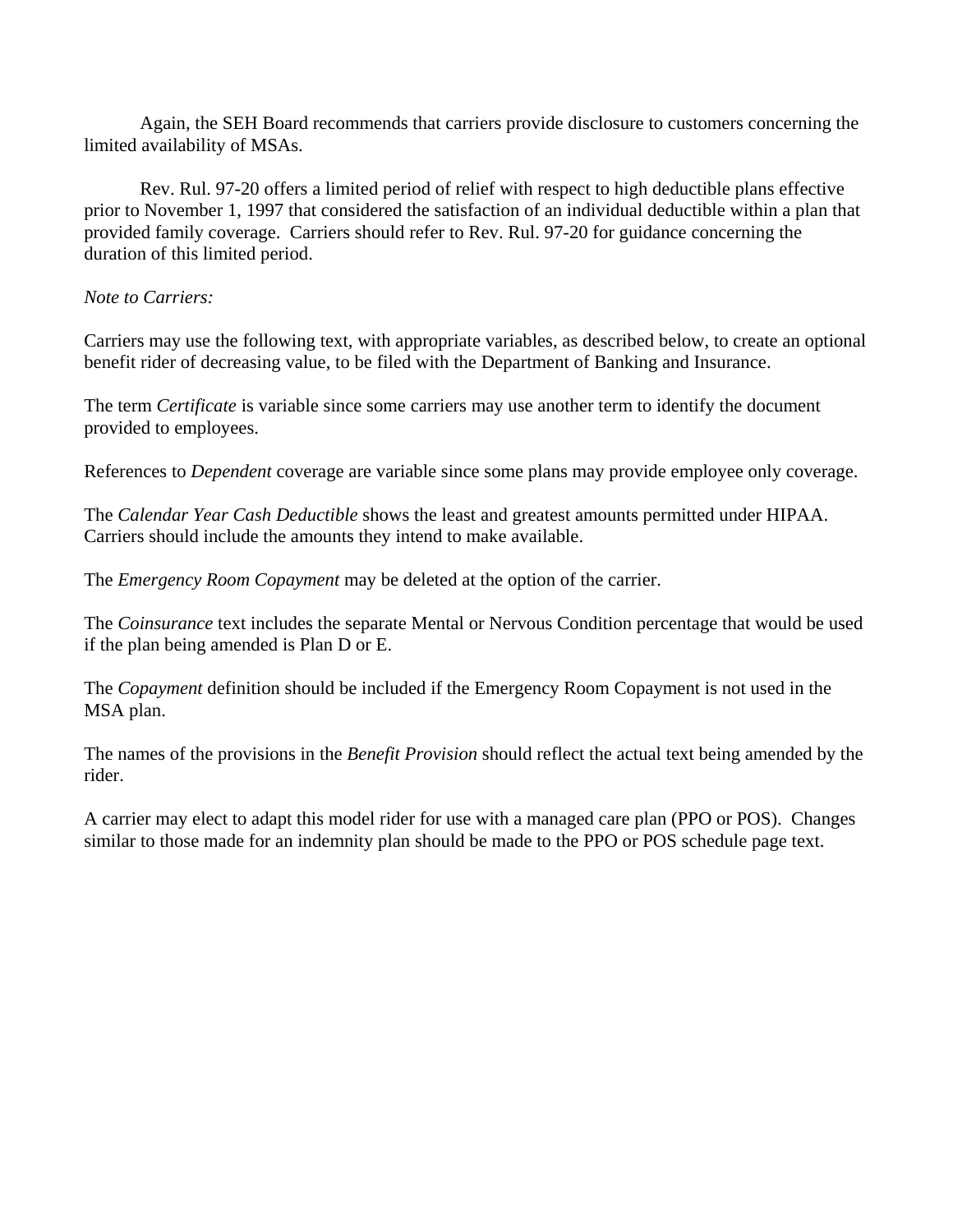# **Section: SCHEDULE OF INSURANCE AND PREMIUM RATES (Policy) and SCHEDULE OF INSURANCE ([Certificate]) Subsection: EMPLOYEE [AND DEPENDENT] HEALTH BENEFITS**

The **EMPLOYEE [AND DEPENDENT] HEALTH BENEFITS** subsection of the **SCHEDULE OF INSURANCE AND PREMIUM RATES** of the Policy and **SCHEDULE OF INSURANCE** of the[Certificate] is deleted and replaced with the following:

# **Calendar Year Cash Deductible**

| $\bullet$ | for Preventive Care           | <b>NONE</b>         |
|-----------|-------------------------------|---------------------|
| $\bullet$ | for immunizations and         |                     |
|           | lead screening for children   | <b>NONE</b>         |
| $\bullet$ | for all other Covered Charges |                     |
|           | Per Covered Person            | [\$1500 to \$2250]  |
|           | [Per Covered Family           | [\$3,000 to \$4500] |
|           |                               |                     |

**[Emergency Room Co-Payment** (waived if admitted within 24 hours)  $$50]$ 

# **Co-Insurance**

Co-Insurance is the percentage of a Covered Charge that must be paid by a Covered Person. However, [Carrier] will waive the Co-Insurance requirement once the Out of Pocket Maximum has been reached. This Policy's Co-Insurance, as shown below, does not include penalties incurred under this Policy's Utilization Review provisions, or any other Non-Covered Charge.

| The <b>Co-Insurance</b> for this Policy is as follows:<br>stated             | $[30\%, 20\%, \text{ or } 10\%]$ [except as<br>below] |
|------------------------------------------------------------------------------|-------------------------------------------------------|
| <b>[Exception:</b> for Mental and Nervous and Substance<br>Abuse charges     | 25%]                                                  |
| <b>Out of Pocket Maximum</b><br>[Per Covered Person]<br>[Per Covered Family] | \$3000]<br>\$5500]                                    |

Note**: The Out of Pocket Maximum** cannot be met with Non-Covered Charges.

**NOTICE: THE CASH DEDUCTIBLE AND OUT OF POCKET PROVISIONS CONTAINED IN THIS RIDER ARE INTENDED TO PRODUCE A PLAN THAT COULD QUALIFY AS A HIGH DEDUCTIBLE PLAN WHICH MAY BE USED IN CONJUNCTION WITH A MEDICAL SAVINGS ACCOUNT (MSA) PLAN UNDER FEDERAL LAW. HOWEVER, ACTUAL QUALIFICATION OF A PARTICULAR PLAN WILL BE SUBJECT TO FEDERAL REGULATIONS**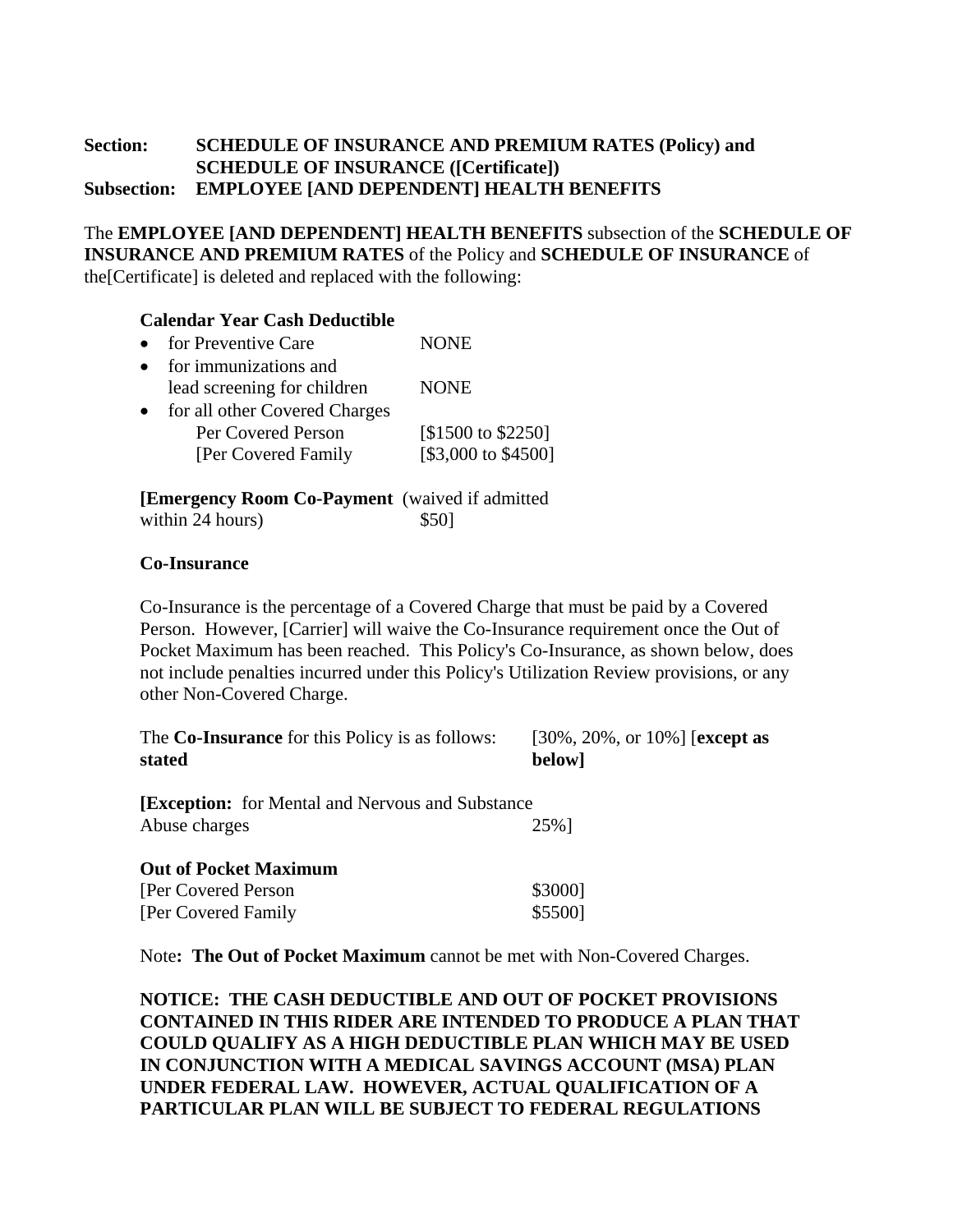# **Daily Room and Board Limits**

#### **During a Period of Hospital Confinement**

For semi-private room and board accommodations, [Carrier] will cover charges up to the Hospital's actual daily semi private room and board rate.

For private room and board accommodations. [Carrier] will cover charges up to the Hospital's average daily semi-private room and board rate, or if the Hospital does not have semi-private accommodations, 80% of its lowest daily room and board rate. However, if the Covered Person is being isolated in a private room because the Covered Person has a communicable Illness, [Carrier] will cover charges up to the Hospital's actual private room charge.

For Special Care Units, [Carrier] will cover charges up to the Hospital's actual daily room and board charge for the Special Care Unit.

#### **During a Confinement In An Extended Care Center Or Rehabilitation Center**

[Carrier] will cover the lesser of:

a. the centers actual daily room and board charge; or

b. 50% of the covered daily room and board charge made by the Hospital during the

Covered Person's preceding Hospital confinement, for semi-private accommodations.

**Pre-Approval is** required for charges incurred in connection with:

- Durable Medical Equipment
- Extended Care and Rehabilitation
- Home Health Care
- Hospice Care
- Infusion Therapy
- Prosthetic Devices
- [Autologous Bone Marrow Transplant and Associated Dose Intensive Chemotherapy for treatment of breast cancer]
- Fertility Services
- Nutritional Counseling

#### **Charges which are not Pre-Approved by [Carrier] are Non-Covered Charges**

**Payment Limits:** For Illness or Injury, [Carrier] will pay up to the payment limit shown below:

| Charges for Inpatient confinement in an Extended Care or     |                    |
|--------------------------------------------------------------|--------------------|
| Rehabilitation Center, per Calendar Year (combined benefits) | $120 \text{ days}$ |
|                                                              |                    |

Charges for therapeutic manipulation per Calendar Year 30 visits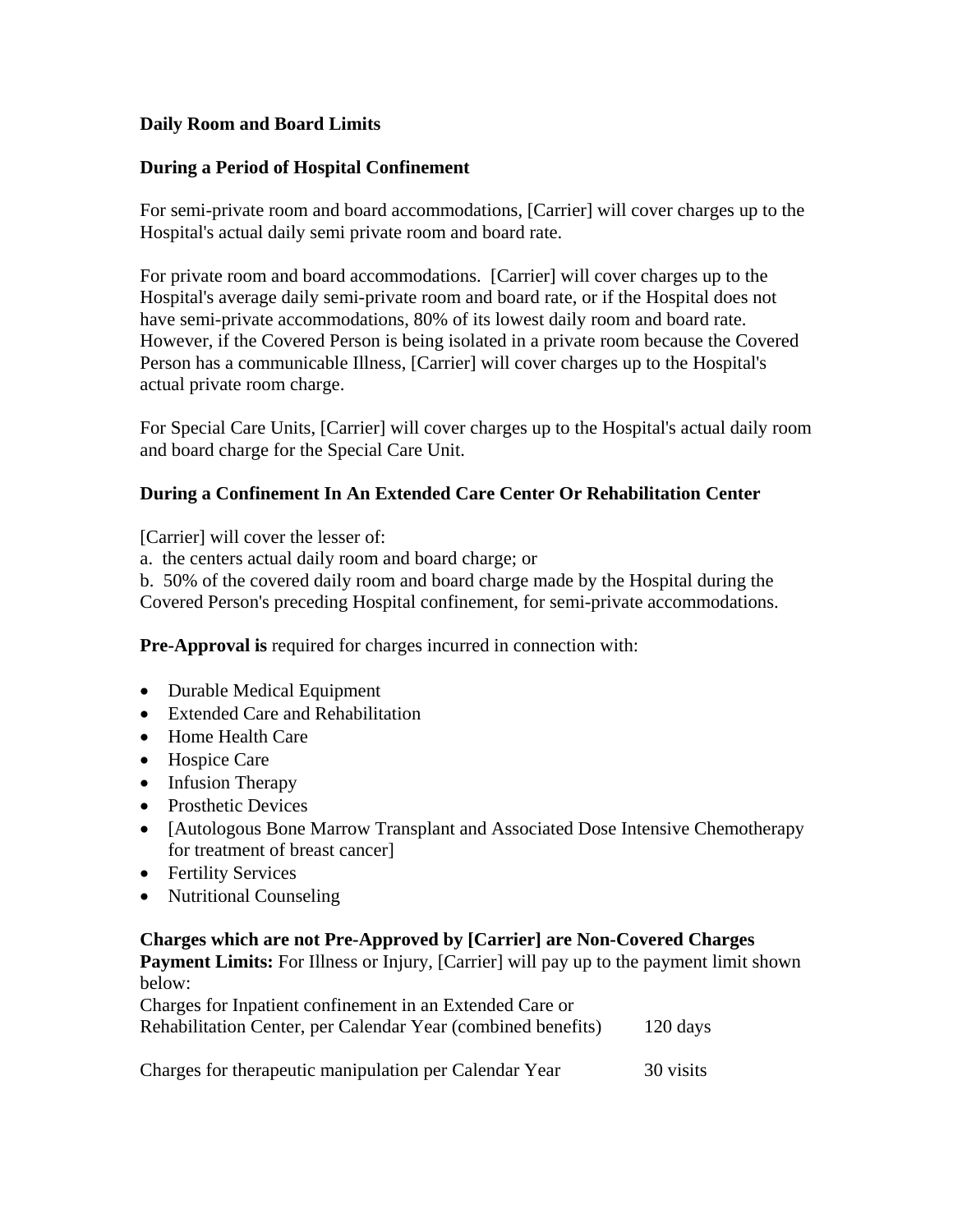| Charges for speech and cognitive therapy per Calendar<br>Year (combined benefits)                                                                            | 30 visits                 |  |  |
|--------------------------------------------------------------------------------------------------------------------------------------------------------------|---------------------------|--|--|
| Charges for physical or occupational therapy per<br>Calendar Year (combined benefits)                                                                        | 30 visits                 |  |  |
| Charges for Preventive Care per Calendar Year as follows:<br>(Not subject to Cash Deductible or Co-Insurance)                                                |                           |  |  |
| <b>Form</b> connect a Covered Person who is a Dependent child from<br>birth until the end of the Calendar Year in which the<br>Dependent child attains age 1 | \$500 per Covered Person] |  |  |
| • for all [other] Covered Persons                                                                                                                            | \$300 per Covered Person  |  |  |
| Charges for all treatment for Mental and Nervous Conditions<br>and Substance Abuse, per Calendar Year<br>\$5,000                                             |                           |  |  |
| Charges for all treatment for Mental and Nervous Conditions<br>and Substance Abuse, Per Lifetime                                                             | \$25,000                  |  |  |
| Per Lifetime Maximum Benefit (for all Illnesses<br>and Injuries)                                                                                             | Unlimited                 |  |  |

# **Section: DEFINITIONS**

[The definition of **Copayment** is deleted and replaced with the following:

**Co-Payment** means a specified dollar amount a Covered Person must pay for specified Covered Charges.]

The definition of **Non-Covered Charges** is deleted and replaced with the following:

**Non-Covered Charges** are charges which do not meet this Policy's definition of Covered Charges or which exceed any of the benefit limits shown in this Policy, or which are specifically identified as Non-Covered Charges or are otherwise not covered by this Policy. Penalties for Non-Compliance as contained in the Utilization Review Features section of the Policy and [Certificate] are also Non-Covered Charges.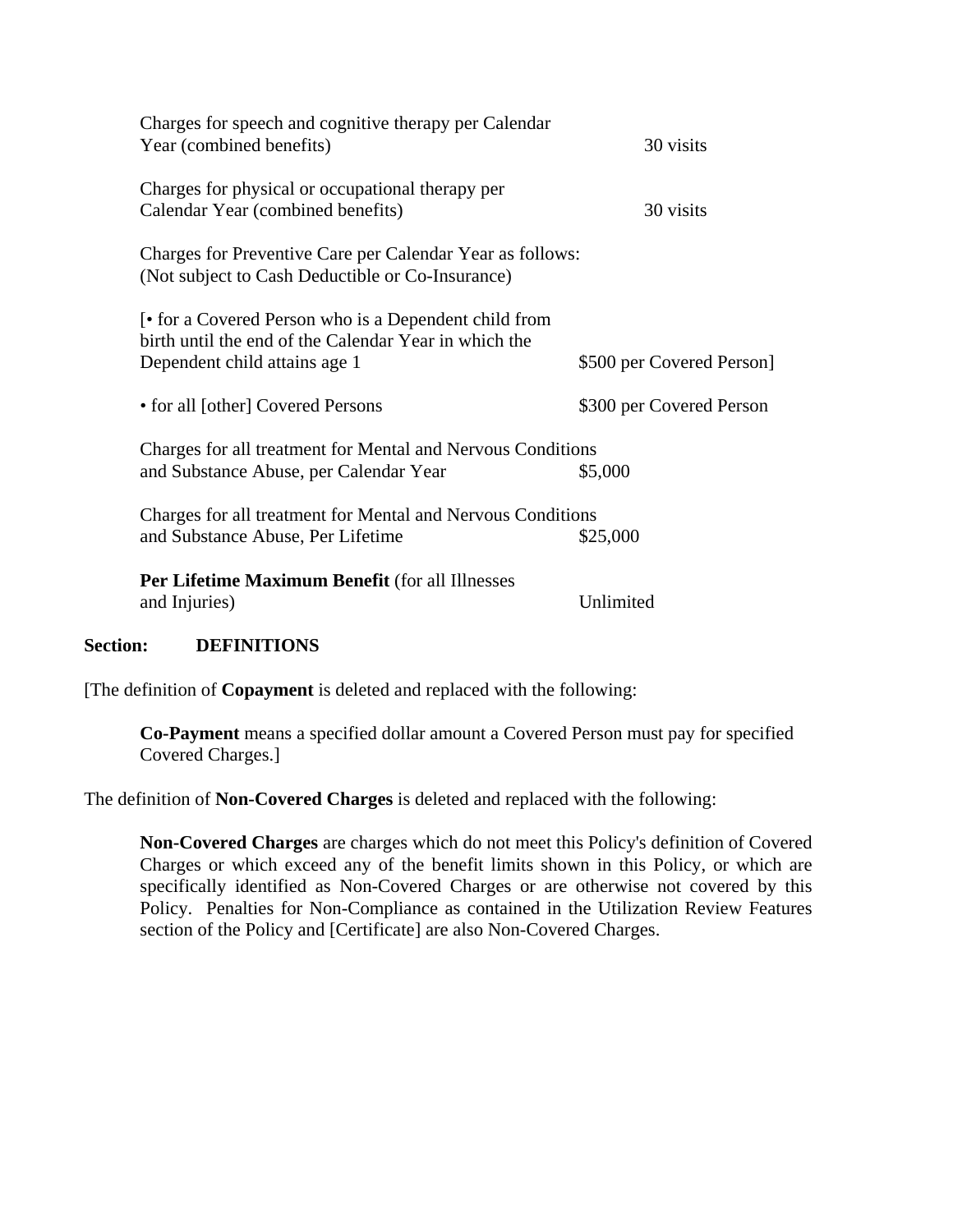# **[Section: HEALTH BENEFITS INSURANCE Subsection: BENEFIT PROVISION**

The provisions entitled: **The Cash Deductible**, [**Family Deductible Limit**] [**Per Covered Family**] and [**Co-Insurance Cap**] [**Coinsured Charge Limit**] are deleted and replaced with the following:

# **The Cash Deductible THIS PROVISION APPLIES** *ONLY* **IN THE CASE OF EMPLOYEE ONLY COVERAGE**

Each Calendar Year, the Covered Person must have Covered Charges that exceed the Per Covered Person Cash Deductible before [Carrier] pays any benefits to that person. The Cash Deductible is shown in the Schedule. The Cash Deductible cannot be met with Non-Covered Charges. Only Covered Charges incurred by the Covered Person while insured by this Policy can be used to meet this Cash Deductible.

Once the Cash Deductible is met, [Carrier] pays benefits for other Covered Charges above the Cash Deductible incurred by that Covered Person, less any applicable Co-Insurance or Co-Payments, for the rest of that Calendar Year. But all charges must be incurred while that Covered Person is insured by this Policy. And what [Carrier] pays is based on all the terms of this Policy.

# **Per Covered Family THIS PROVISION APPLIES** *ONLY* **IN THE CASE OF COVERAGE FOR AN EMPLOYEE PLUS ONE OR MORE DEPENDENTS**

The Per Covered Family Calendar Year Cash Deductible is shown in the Schedule. Once any combination of Covered Persons in a family have incurred Covered Charges equal to the per Covered Family Cash Deductible, the per Covered Family Cash Deductible will have been met for the rest of that Calendar Year.

Once the Cash Deductible is met, [Carrier] pays benefits for other Covered Charges above the Cash Deductible incurred by that Covered Person, less any applicable Co-Insurance or Co-Payments, for the rest of that Calendar Year. But all charges must be incurred while that Covered Person is insured by this Policy. And what [Carrier] pays is based on all the terms of this Policy.

# **Out of Pocket Maximum**

The Out of Pocket Maximums "Per Covered Person" and "Per Covered Family" are shown in the Schedule. In the case of *Employee only coverage*, for a Covered Person, the Out of Pocket Maximum is the maximum amount of Covered Charges the Covered Person must pay as Cash Deductible *plus* Coinsurance [*plus* Copayments] during each Calendar year. Once the Per Covered Person Out of Pocket Maximum has been met during a Calendar Year, no further Cash Deductible, [or] Coinsurance [or Copayments] will be required for such Covered Person for the rest of the Calendar Year. In the case of *Employee plus Dependent coverage*, for each Covered Family, the Out of Pocket